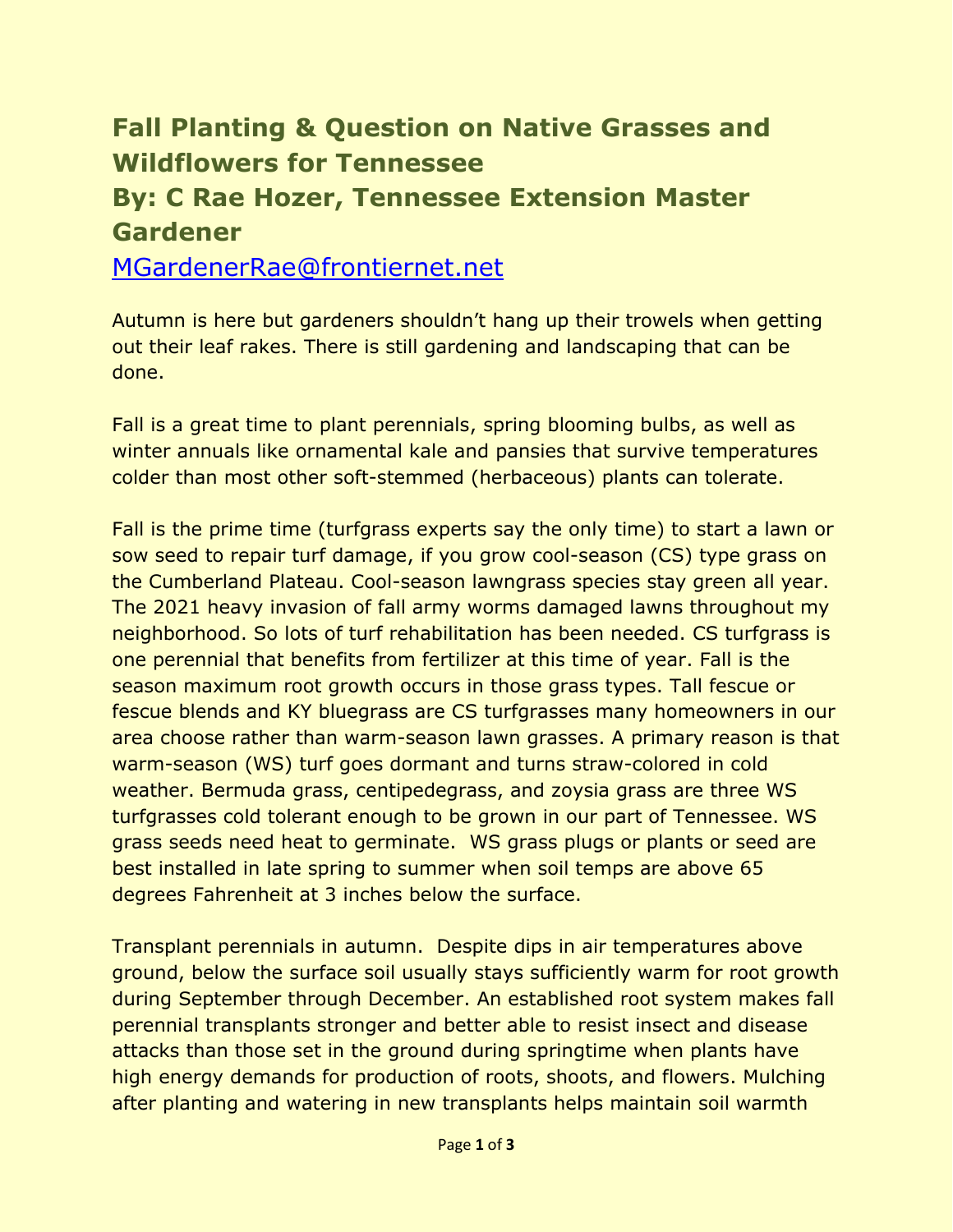## and moisture.

Horticulture experts tell us woody perennials grown in containers can be set out whenever the ground is not frozen more than an inch below the surface. Despite such encouragement, I'm one of many home gardeners who prefer working outside on milder fall and early winter days when it isn't cold enough to freeze your ears off. If shrubs or trees will need to be added to your landscape during the chilliest months, select and prepare each site by digging the planting hole ahead of time during warm spells.

Don't fertilize when installing shrubs and trees. Wait about one year then follow guidelines for each specific plant on the best time and fertilizer formula to feed. Some fertilizers can be applied when planting flowering bulbs. Choose something like bone meal which has no or little nitrogen. Because bulbs tend to rot in a nitrogen-rich soil, even after the initial planting do not use nitrogen-rich plant food in areas where bulbous plants grow.

**Reader Kurt from the Crossville area** emailed to ask about *native grass and flower seeds to sow in a boundary area (approximately 1,000 sq. ft.) between his lawn and woods. Suggestions for native plant species that grow in Tennessee were requested and also where to purchase seeds.* I have been growing wildflowers, flowering shrubs, and ornamental grasses on a strip of land between my woods and the ditch along the road at the south side of my property for over 10 years. This area slopes gently and has good sun most of the day. Flowering plants were selected to bloom all season in succession meeting butterfly and other pollinators' needs for nectar, pollen, shelter, and food for immatures (caterpillars, etc.). Some wildflowers were chosen to attract hummingbirds and others to provide seeds for different bird species. Wildflowers were started from seeds sown directly in springtime. Shrubs and ornamental grasses were purchased in pots then transplanted. Most but not all of the plants were natives. I learned from experience- Sowing wildflower seed directly at the site by broadcasting them results in flowering plants that are too close together. The riot of colors from a mix of many flower types looks pleasing but grouping individual plant species in drifts is better. I believed wildflower seed packets claiming annual flowers will keep on coming from seed. That hasn't worked. Over the years broadleaved weeds and weedy grasses grew up crowding flowers out.